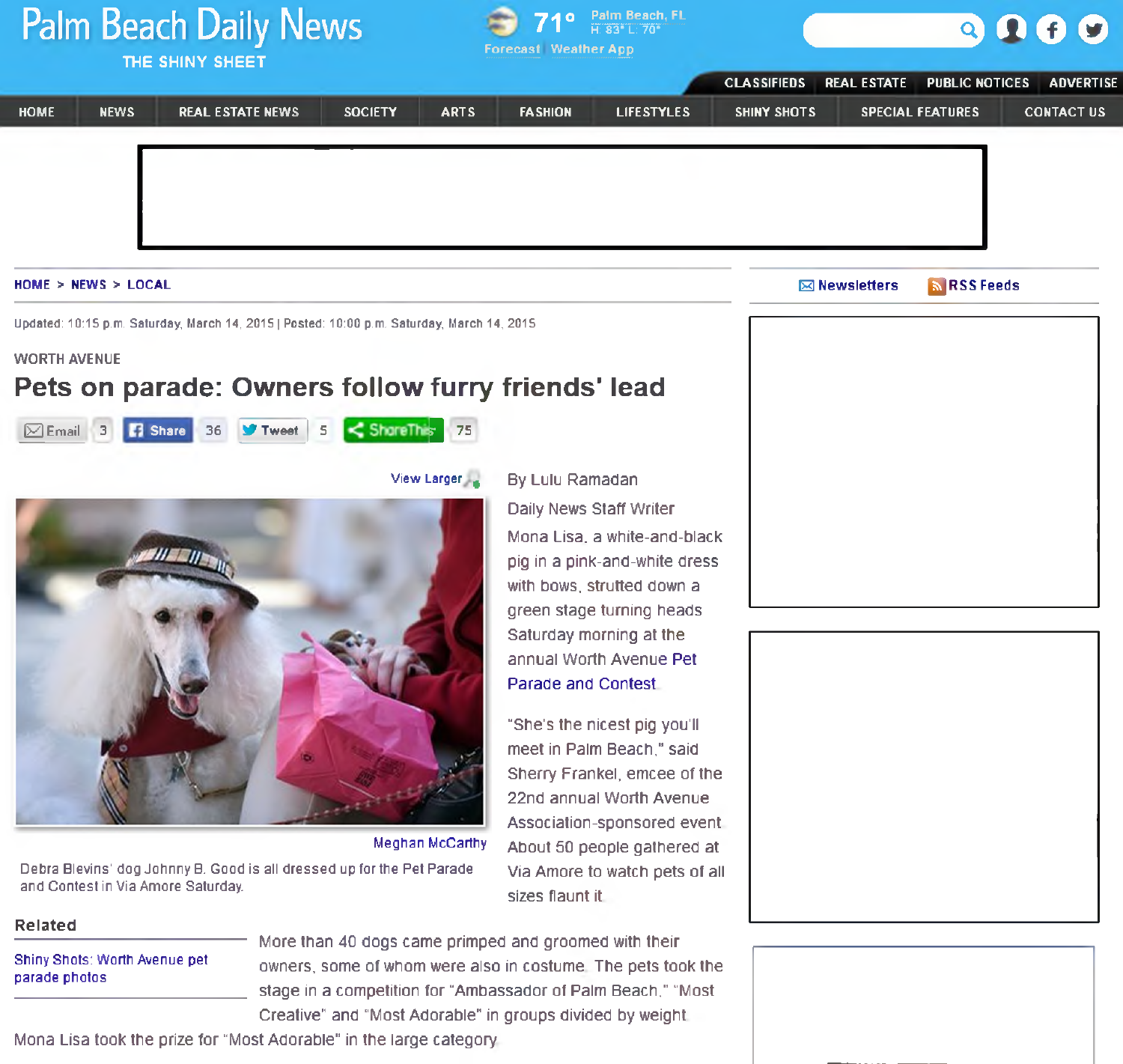The Worth Avenue Association puts on the free event each year. The panel of judges included designer Lon Sabella, pet promoter JoJo Harder. *Daily News* pet columnist Paulette Cooper Noble and Mayor Gail Coniglio.

Some pets came in costume; others came in high fashion. Winners in each category received gift bags with prizes from Worth Avenue merchants and restaurants.

The Ambassadors of Palm Beach titles went to; Dolly, a 4-year-old therapy poodle in the large category; Jelly Bean, an English bulldog wearing a Minnie Mouse costume in the medium category; and Layla and Jasmine, two imperial shih tzus that also took the prize for "Most Creative" in last year's small pets categories.

Layla and Jasmine, ages 7 and 5 respectively, were real head-turners as they came dressed in matching leather dresses and blue-and-red wigs in a rock star theme.

"We come every year and just love it," said their owner Nanette DeRonda. a Boca Raton resident who made the costumes by hand and also dressed in black leather. "We'll have to outdo our costumes again next year."

Another eye-catcher was Karen Glassel of Lake Worth, who dressed as Dorothy from The Wizard *o f* Oz. and her 2-year-old Yorkie Marco dressed as the Tin Man. They snatched up the prize for "Most Creative."

"I always dress up with my dog for Halloween," Glassel said. "It's the first time I've ever entered Marco in something like this, though. It's such a nice surprise to see him win."